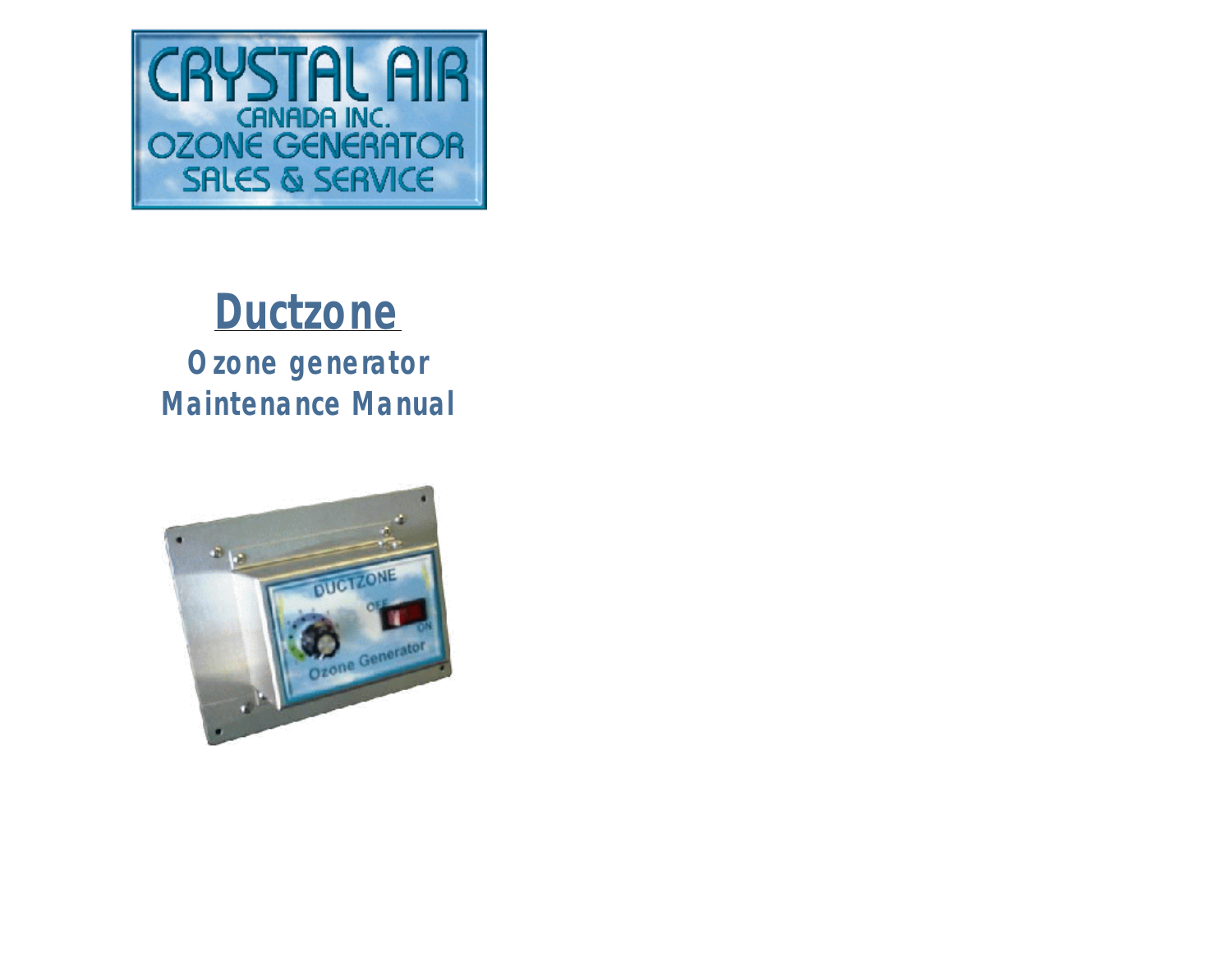## *SPECIFICATIONS FOR DUCTZONE*

## **Specifications**

Maximum Ozone output 300 mg/hr fully variable Filter No Cabinet construction stainless steel Adjustable output Fully variable

Number of tubes 2 Warranty 2 Year

Power usage 12 Volt 1 amp max 115 Volt wall adapter Size 2.75 H X 5.5 W X 7.25 D

## **Ductzone Ozone generator Owners Manual**

## **CAUTION: READ INSTRUCTIONS THOROUGHLY BEFORE OPERATING UNIT**

**(This ozone generator operates at 4000 volts)**

## *HOW OZONE WORKS:*

Crystalair ozone generators use ozone to deodorize the air the same way nature uses lightning to create ozone to clean the air naturally. Ozone is very unstable and attaches to pollutants, odors, etc. and oxidizes them. This reaction of ozone leaves an area with fresh clean smelling air.

## CAUTION: DO NOT PLUG UNIT IN WITH LID OFF

1. Read complete instructions before using ozone generator

2. Open cabinet by following step 1 of the cleaning instructions. Check to make sure the corona tube has not moved out of place. Once this has been checked the Ductzone may be installed.

### INSTALLATION AND SETTING OF MACHINE:

1. **(Installation)** The Ductzone ozone generator has been designed for use in air handling systems. The Ductzone should be mounted in the return air duct of the air handling system, preferably as far away from the filter and fan as possible. This will allow the ozone to mix with the air flowing through the duct quicker.

A. Once you have found a convenient place to mount the Ductzone cut the center out of the template and position the template on the duct (a small piece of tape may be used to hold the template in place). Note the air flow direction markings. Using a marker, trace the hole in the template onto the duct.

B. Remove the template and cut the square hole in the duct using a Jig Saw, being careful to make a clean neat cut.

C. Place the Ductzone into the hole in the duct and mark the four holes for the screws with a marker. Remove the Ductzone and drill the four holes with a 7/64 drill bit. Place the Ductzone back into the hole and install the four screws, *be very careful not to strip the holes*.

D. You will need to either have an electrician wire in an AC power receptacle to the air handling system fan or set the air handling fan to run full time (24 hrs per day).

E. Plug the wall transformer into the Ductzone and then plug the wall transformer into the AC power receptacle.

2. **(Setting Ozone Level in occupied areas)** The right level is when all the generated ozone is being used up accomplishing its job. However, this is difficult to obtain because it becomes a balancing act. Initially the machines output is set high for a short time to get rid of the problem odor as quickly as possible. As this is being accomplished less ozone is required for the diminishing odors, thereby leaving some residual ozone in the air. If the machines output is not turned down after awhile then more residual ozone will be in the air. If there is a heavy smell of ozone, there is more ozone present than is required to do the job. Simply turn the rheostat down. This is a case where more is not considered better. The levels of ozone required to clean most environments are from .03 ppm to .08 ppm.

- The Ductzone can be turned down by simply turning the rheostat control knob.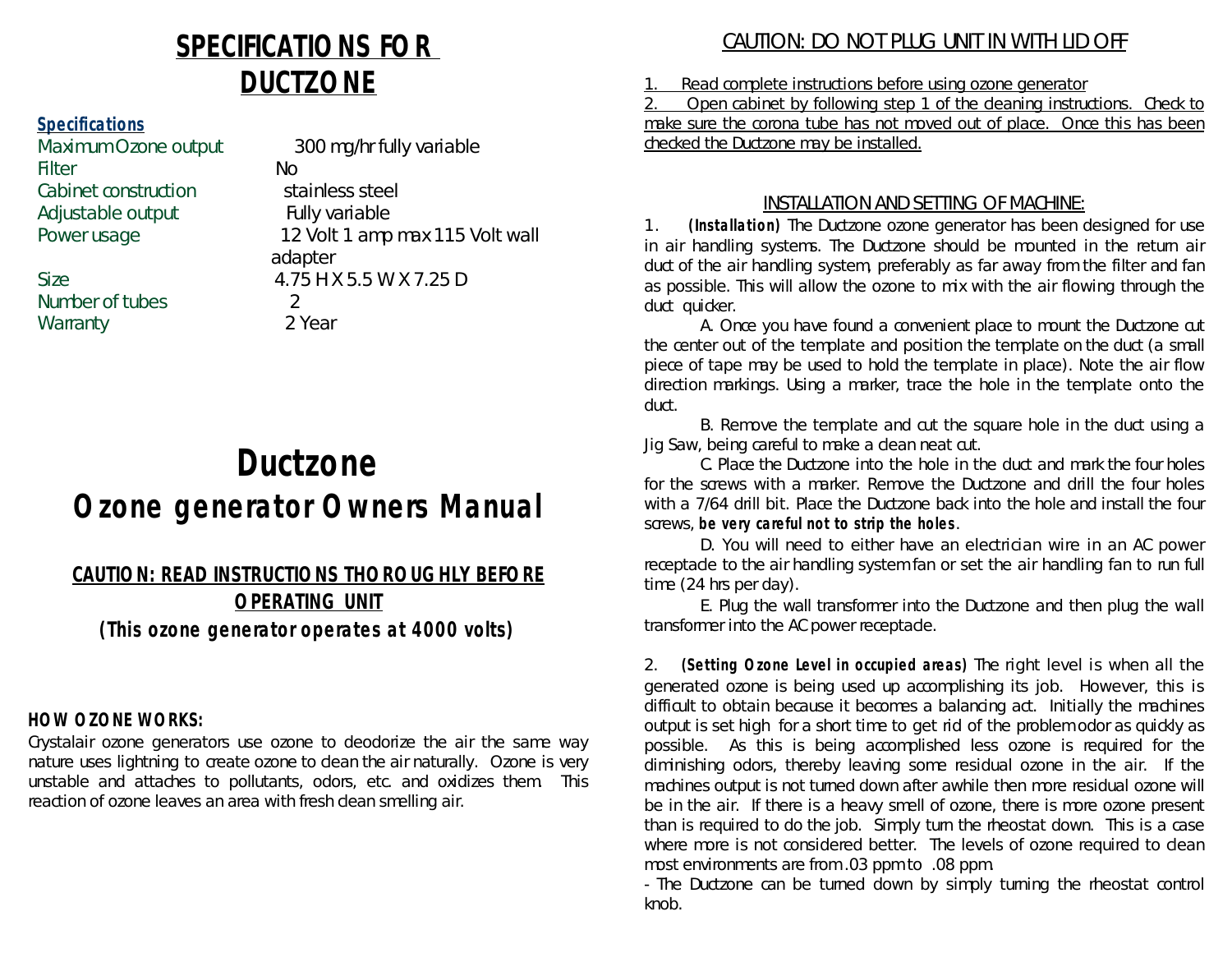CAUTION: Do not substitute the stainless steel mesh generator screens with any screen other than the one supplied with your unit.

## MAINTENANCE:

Under heavy duty use or severely polluted areas, your CRYSTALAIR ozone generator should be inspected every 2 to 8 weeks for fine dust or oily residue collecting on generator surfaces or plates. Light duty use requires cleaning every 4 weeks to 6 months depending on severity of pollution and humidity.

## NOTE#

If a fine dust or oily residue appears, it is time to follow the recommended cleaning procedures.

## DUCTZONE CLEANING INSTRUCTIONS (WARNING: HIGH VOLTAGE)

### Ensure that power supply is disconnected before starting any

maintenance procedure or electrical shock injury may result.

#### CLEANING PROCEDURE:

1. Remove the Ductzone from the air handling system by removing the four corner screws that are closest to the outer edge of the mounting plate.

2. Locate and remove the phillips screws that hold the generator guard in place, next carefully remove corona tubes by pushing them to one end and lifting them up. (Similar to removing some flourescent lights) (FIG. 1 & 2)

3. Carefully pull the stainless steel screen off the corona tube. **BE VERY CAREFUL NOT TO BEND THE STAINLESS STEEL SCREEN**



Figure 1

4. Using soap, water and an old tooth brush, clean the corona tube and the stainless steel screen. **BE VERY CAREFUL NOT TO BEND THE STAINLESS STEEL SCREEN** Rinse and dry 100% by towel drying and then allowing the tube to sit in a warm area like on top of the fridge for about 12 hours.





Figure 3

### (WARNING: All components must be 100% dry before use or damage to generator will result) **REPLACING SERVICED CORONA TUBE IN MACHINE:**

5. Once the corona tube and stainless steel have been cleaned and dried 100% you may reinstall the stainless steel screen onto the corona tube.

6. Reinstall the corona tube assembly into the holding brackets.

7. Reinstall the generator guard and reinstall the Ductzone into the air handling system and operate as normal.

## TROUBLE SHOOTING:

1. No ozone:

A: Clean corona tubes.

B: Test wall transformer.

C: Try switching unit on and off a few times, the switch may have some dirt in it.

2. Unit snaps or sparks:

A: Are the tubes clean ? (refer to maintenance)

b: If unit makes a snapping or popping sound, moisture may be present in corona tube (allow to dry for a few hours ). Ensure upon reinstallation that stainless steel is centered as close as possible and that all other components of ozone generator are clean dry and damage free.

CAUTION:(Be very careful not to scratch corona tubes). If snapping or sparking still occurs or the unit does not produce ozone then unit will have to be sent in for service.

## WARRANTY

The Ductzone is warranted against defects in materials and workmanship for a period of four years from date of purchase. Liability is limited to parts and labor only. Shipping is the sole responsibility the customer. CRYSTALAIR is not liable for damage caused by shipping, misuse,neglect or lack of regular maintenance.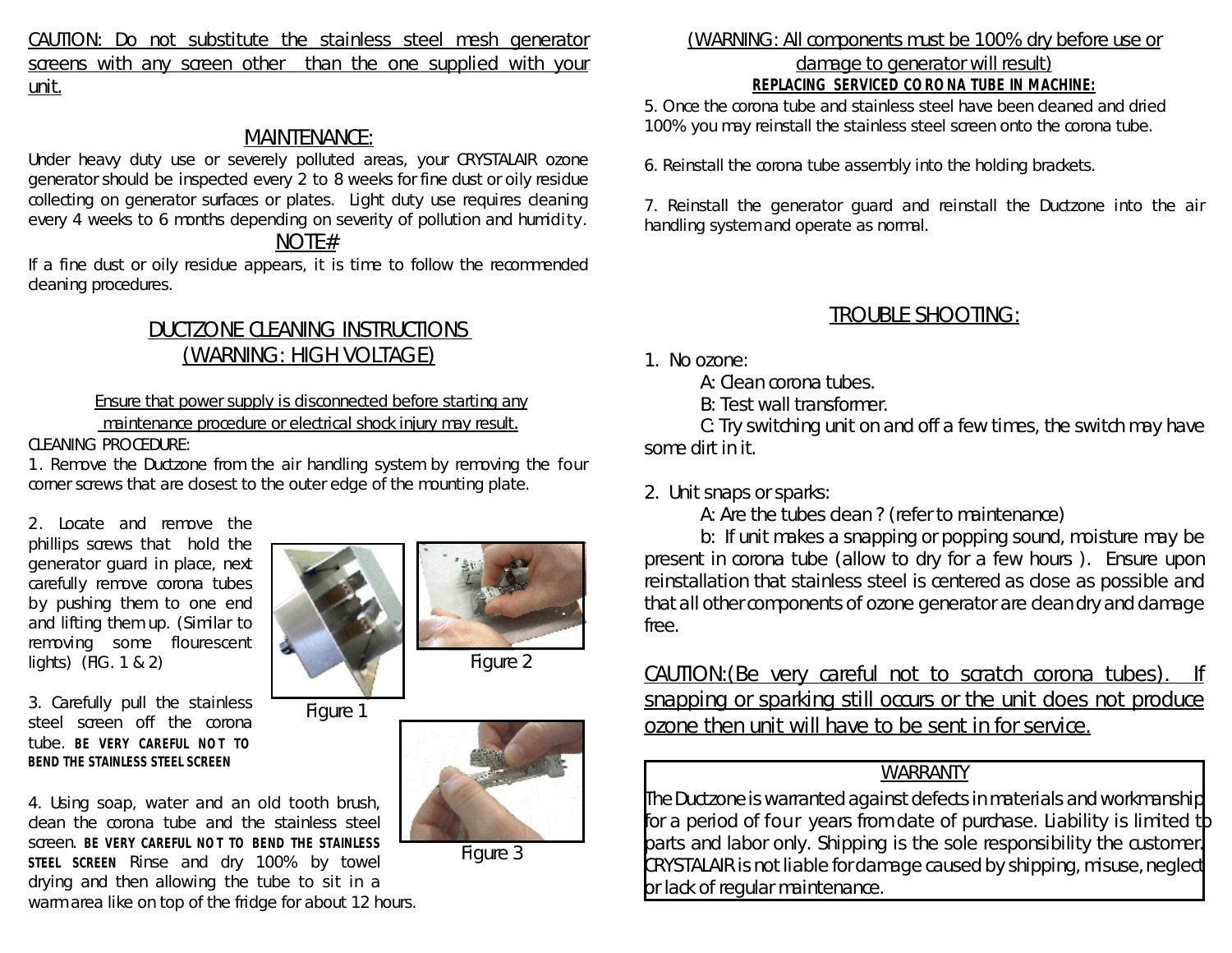## **Questions and Answers About Ozone**

#### **QUESTION:** *WHAT IS OZONE?*

**ANSWER:** Ozone is sometimes called "activated oxygen" . It contains three atoms of oxygen rather than the two atoms we normally breath. Ozone is the second most powerful sterilant in the world and its function is to destroy contaminants and odors. Interestingly ozone occurs quite readily in nature, most often as a result of lightning strikes that occur during thunderstorms. In fact that "fresh, clean, spring rain " smell that we notice after a storm most often results from natures creation of ozone. Ozone is also created by water falls. However, we are probably most familiar with ozone from reading about the "ozone layer" that circles the planet above the earth atmosphere. Here ozone is created by the sun's ultra-violet rays. This serves to protect us from the ultra-violet radiation. Additionally, each of us is exposed to high levels of ozone daily for short periods of time. This happens in heavy trafficconditions or during times when the weather forces the industrial gases to remain lower to the ground than is otherwise normal. The combination of these two factors can result in ozone readings as high as 4 or 5 times the "regulatory" levels for continuous exposure with absolutely no adverse affects as our exposure is for such short periods, and the ozone itself decays back to normal oxygen so rapidly.

#### **QUESTION:** *HOW DOES OZONE WORK?*

**ANSWER:** While ozone is very powerful, it has a very shortlife cycle. When it is faced with odors, contamination, etc. the extra atom of oxygen destroys them completely by oxidation. In so doing, that extra atom of oxygen is destroyed and there is nothing left...no odor...no contamination...no extra atom, only oxygen. In addition to the effectiveness of ozone, we also know that it is safe to use. We know this from our own safe exposures daily to ozone, weather, as noted earlier, resulting from being locked in traffic, or passing through industrial areas. These exposures have no effectonus beyond our acknowledging the unpleasant odor associated with this "filthy air". It is the very unpleasantness of this air that provides ozone with it's "built in" safety mechanism. Ozone is safe because we notice it's unpleasant odor at very residual levels. By residual we mean, the amount of ozone that is produced in excess of the required amount to kill whatever contamination or odor that may be present in the room. This equipment, when installed correctly will not exceed government guidelines for continuous safe exposure. Even if installed incorrectly, ozone provides its own protection, as ozone warns us in a manner similar to smoke in a room. Ozone does this by becoming so offensive at 1.5 parts per million that we would not be able to stay in the environment for any more than a short period. This is much like what would happen if we entered a smoke filled room. However, while smoke might harm us, research has proven that such a limited exposure to such a low level of ozone would have no serious long term affect on us just as it does not affect us when caught in a traffic jam during rush hour.

#### **QUESTION**: *HOW IS OZONE PRODUCED?*

**ANSWER:** There are basically two methods of producing ozone...ultra-violet and corona discharge. Most equipment uses the corona discharge method, simulating in essence, lightning. Corona discharge ozone generators are fully adjustable Equipment utilizing UV is not very popular because itis inefficient, unreliable, un adjustable, and very costly to service compared to the modern corona discharge equipment now available.

#### **QUESTION:** *HOW LONG DOES THE OZONE LAST?*

**ANSWER:** As soon as ozone is formed in the generator and dispersed in a room some of it decays back into oxygen. This step occurs by several processes including the following: Natural decay (or revision to oxygen) due to ozone chemical instability. Speeding up of the above process by the presence of such as walls, carpets etc. stimulating the decay process. Oxidation reaction with odor causing organic material, which removes ozone. Reactions with contamination etc., which again consumes ozone by oxidation reactions. Additionally ozone itself has a half life which means that "residual" ozone created (extra unneeded ozone) will return to oxygen within at most 30 minutes, in amounts equal to half its level. What this means is that after each subsequent 30 minute period there would be half as much residual ozone left at the end of the period as was present at the beginning of the period. This is similar to a geometric progression of 16;8;4;2;1. In practice the half life is usually less than 30 minutes due to contaminants in the air. Therefore, ozone while very powerful doesn't last long...just does it's job and disappears.

#### **QUESTION:** *WILL THE ODOR COME BACK?*

**ANSWER:** No. Ozone destroys the source of odor. However, in the case of mildew the odor will return if you are unable to get rid of the moisture that is the source of the mildew.

#### **QUESTION:** *HOW DOES OZONE HANDLE TOBACCO SMOKE***?**

**ANSWER:** It reduces the irritation caused by phenol gasses, by oxidizing them. Phenol gasses are the invisible part of tobacco smoke that causes such discomfort to one's eyes and create the offensive odors. Ozone rids any environment of the effects of smoke completely, rather than merely filtering out some of the visible particles like an "electronic air cleaner".

#### **QUESTION:** *WHAT IS THE RIGHT LEVEL OF OZONE?*

**ANSWER:** The right level is when all the generated ozone is being used up accomplishing its job. However, this is difficult to obtain because it becomes a balancing act. Initially the machine's output is set high to get rid of the problem odor as quickly as possible. As this is being accomplished less ozone is required forthe diminishingodor etc., thereby leaving some residual ozone in the air. If the machine output is not turned down after awhile then more residual ozone will be in he air. If there is a heavy smell of ozone, then there is more ozone present than is required to do the job. Simply turn the rheostat (output level control) down. This is a case where more is not considered better. Sales successes result when the dealer ensures that the results are what the customer expects. The most successful dealers usually install equipment on a trial basis and return to the trial location 24 hours later to ensure that residual ozone levels are not to high and that the customer knows how and when to regulate the machine to avoid a strong ozone smell.

#### **QUESTION:** *IS OZONE HARMFUL AND WHAT IF ANY ARE THE LONG TERM EFFECTS?*

**ANSWER:** Ozone has been known for almost a century now, so quite a lot is known about it. Several regulatory agencies, including OSHA - Occupational safety and health agency in USA, and WCBC Occupational safety and health agency in Canada, have stipulated that the maximum safe allowable level of residual ozone is 0.08 ppm based upon the historical safety of ozone. Note that this permissible level is forcontinuous exposure throughout an entire 8 hour day for 5 days a week. If anyone is exposed to that concentration of ozone, it is usually as the by product of an industrial process like arc-welding. The temporary affects of such a low exposure would range from headaches, to sore throats, irritation in the eyes, nose and the like, similar again to what we would experience in a traffic jam.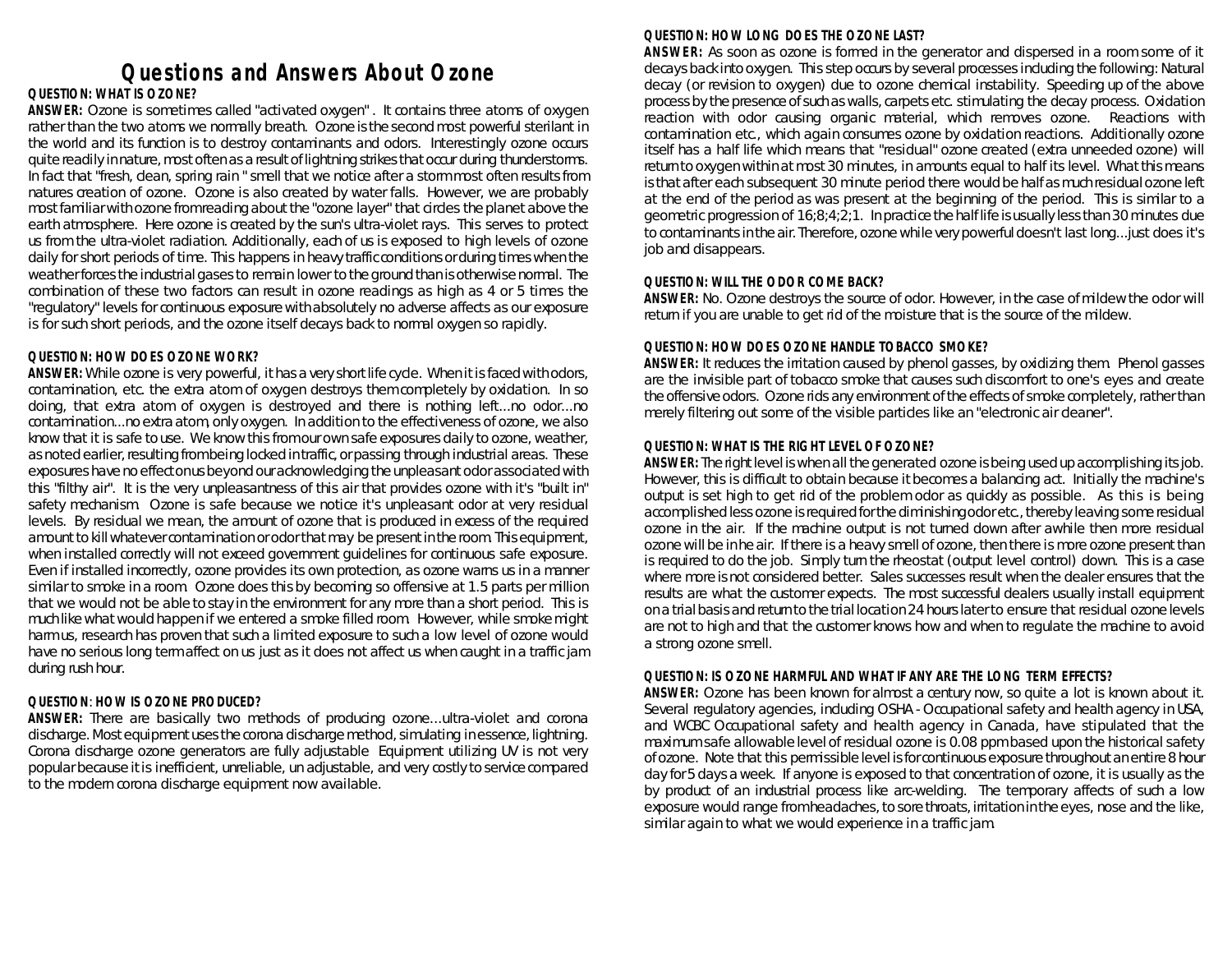#### **QUESTION:** *HOW CAN YOU TELL THE LEVEL OF OZONE?*

**ANSWER:** There are a number of mechanical methods available, the mostcommon and effective being the Draeger tube, but the simplest, least expensive and very reliable method is using the Eco (ozone monitoring) Badge. Residual ozone becomes apparent to sensitive humans in the range of .01 - .03 ppm. or well below the permissible levels for continuous exposure. As noted previously, this residual ozone is extra ozone that is not required to reduce contamination etc. Adjustment of the rheostat is all that is required to reduce excess ozone.

#### **QUESTION:** *WHAT ARE THE APPLICABLE REGULATIONS REGARDING OZONE*?

**ANSWER:** In Canada the Worker's Compensation Board of B.C. guidelines stipulate that continuous exposure 8 hours a day for 5 days per week in an environment containing maximum level of 0.08 ppm. of ozone is safe. The normal concentrations that we will be using will be in the range of .01 - .03 ppm. well within the guidelines.

#### **QUESTION:** *CAN OZONE BE HELPFUL for CRYOVAC''D BEEF?*

**ANSWER:** Yes. If the premises where meat is hung, cut and eventually cryovac'd, are treated with ozone, then this meat will be virtually contamination free as it is being packaged in the cryovac. And will consequently retain its good looks and stay fresh much longer before being sold or used than meat packed in an ozone free room where both odors and contamination count will be high. Treatment of coolers and cutting packaging rooms with ozone ensures not only a germ reduced environment, but also a clean smelling room that customers and employees alike associate with a caring and progressive management.

#### **IMPORTANT NOTE ON OZONE**

It is not necessary that you even smell the sweet smell of ozone (compared to fresh country air following a thunderstorm) for it to be effective. Even roses are an objectionable odor to some people, when in excess.

**1.TO SET** OZONE: Set ozone to a setting where you can barely detect ozone after an hour of operation.

2.If ozone is still detected, reduce ozone setting, if the disagreeable odor is still prevalent, increase ozone setting. Properly adjusted, neither ozone or the objectionable odor should be detected.

3. Levels of ozone required to deodorize most environments are from 0.03 ppm to 0.1 ppm.

**4. CIRCULATION:** Aircirculation is an important factor in how effective ozone works. An oscillating fan should be placed next to generator for proper circulation.

**5. MOUNTING:** Generator should be mounted high in the room, 6 to 8 feet off the floor. Generator should be mounted above the door pointing away from sensitive areas.

**6. P.S.** Ozone level should be reduced prior to entering an enclosed area such as a cooler.

## **A BASIC GUIDE TO DEODORIZATION USING OZONE**

#### **OZONE SHOCK TREATMENT PROCEDURE :**

Suggested size: PRO-10,000 , PRO-5000 , PRO-3600-5

The idea of an ozone shock treatment procedure is to eliminate the initial contamination from the air and then provide continuous control over recurring contamination by way of ozone. First we must assess the caliber of the odor problem in order to determine the size of the Crystalair ozone generator which would be required to sufficiently eliminate the problem odor in a short period of time. Once we have chosen the ideal size of ozone generator for the particular treatment area, the ozone generator should be placed pointing in the direction of the problem area. Strong fans must be placed throughout the area being treated to provide good ozone distribution. Operate the ozone generator at it's highest capacity for as long as it takes to eliminate the odor problem. In mostcases ittakes only a few minutes to do a shock treatment. If it is a type of odor that is absorbed in furniture, walls and bedding, for example, cigarette smoke, takes only 30 minutes with the proper sized ozone generator. After the shock treatment procedure is complete, air out room and place a Crystalair ozone generator permanently along with an ozone monitor controller if odor problem is expected to be perpetual and constant*.* Severe cases may require a 24 hour treatment. Milder cases may need a smaller unit or use lower output setting.

NOTE# while performing a shock treatment, make sure that all people, pets, plants and other animals are vacant from the area to be treated. Also while using HIGH concentrations in a room, be sure that ozone does not leak into connected or occupied rooms by way of furnace vents or wall cracks etc..

#### **GARBAGE ROOMS***:*

*Suggested Size: PRO Series 3600-1, 3600-5, Depending on the size of garbage room*

 Place the Crystalair ozone generator on a shelf above the door entrance positioned so the air stream blows away from the sensitive entrance area. An additional osculating fan will greatly enhance the deodorization results by mixing all the contaminated air efficiently with the generated ozone. A shock treatment procedure may be required as the first step to treatment in a garbage room. (Refer to OZONE SHOCK TREATMENT PROCEDURE above), depending on the severity of odors prior to placement of Crystalair ozone generator. Humid rooms may need dry air routed to the ozone generator with a four inch vent hose.

#### **COMPACTOR BINS:**

#### *Suggested Size: PRO 3600-1, 3600-5, 5000 Depending on severity of odor.*

Crystalair PRO series ozone generator have a hose adapter for routing a four inch hose from ozone generator outlet to garbage compactor. Attach hose to a convenient location on compactor chute wall surface and boost the inlet hose of the Crystalair ozone generator with a 265 cfm. fan to ensure the air in the compactor does not back through ozone generator. The ozone generator must be mounted in a place convenient to rout fresh air to it and be safe from exposure to water and rough treatment.

#### **GROCERY STORE STORAGE AREAS:**

*Suggested Size: PRO 3600-1, 3600-5 or PRO-5000 Depending on the size* of the storage area To reduce odors and reduce cross contamination of foods to other foods, install a Crystalair ozone generator in an out of the way place, with an additional fan to circulate the ozone efficiently throughout the entire area to be treated. Next install an ozone generator monitor controller in the center of the treated area to ensure the levels of ozone do not exceed the limits set by the Workers Compensation Board Of BC which are .1 ppm. averaged over an eight hour work period. The controller will cycle on and off as needed to maintain control of ozone at the proper levels.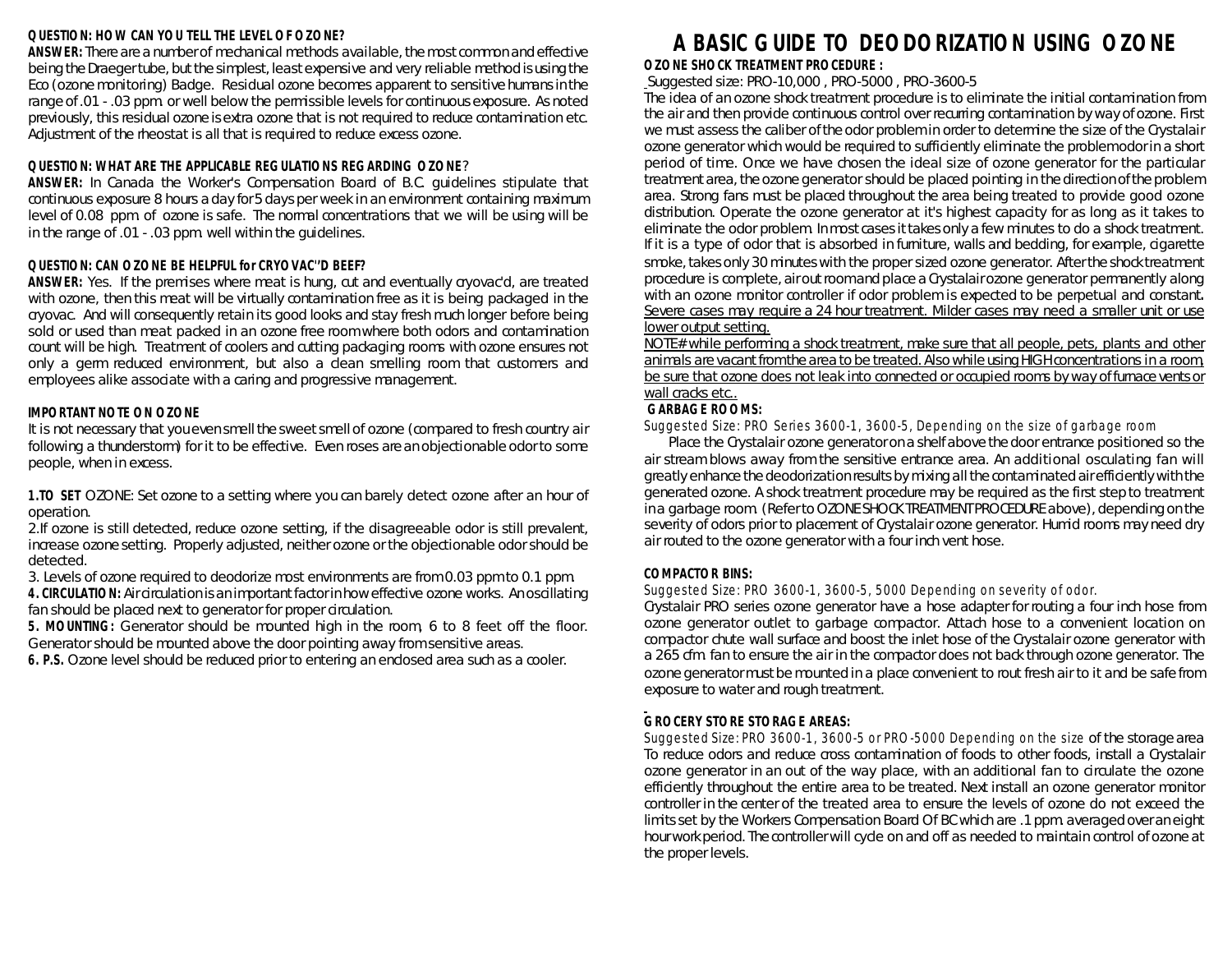#### **HOTEL ROOMS:**

*Suggested Size: PRO-3600 1, PRO 3400-1, CA 55-1, or CA 45-2*

These rooms can be generally deodorized in 30 to 40 minutes from cigarette or alcohol etc., by using a PRO-3600 1 or 2 and a 20" oscillating fan.

*Housekeeper should also wet/dry vacuum the contaminated areas, (ex. vomit, spilled milk, spilled beer). with a good detergent solution before deodorization procedure is performed.*

#### **ANIMAL URINE:**

*Suggested Size: PRO-3600-1, PRO-3600-5 Depending on the size* of room to be treated. Customer must locate and identify the area of the urine contamination if possible. Treat all contaminated surfaces with a liquid deodorizer. *(All liquid contaminants must first be treated with a liquid deodorizer).* Customer may have to pull up carpet, if present, in order to treat both sides if possible. Also treat the porous concrete or wood beneath the carpet. Allow liquid deodorizer to dry, then place Crystalair ozone generator in the room with an additional fan to eliminate the gaseous odor absorbed by the carpet, walls, wood and fabric furniture, mattresses etc.. Treat up to 48 hours depending on the severity of odors.

#### **DECOMPOSED PROTEIN:** *Dependent on the size* of room and contamination level.

Protein contamination is the result of food products such as milk, fish, meat, eggs etc. Other sources are from human or animal bodily discharge (like blood, urine, feces etc), decomposed meat, decomposed animal within a crawl space, death scene (decomposed body). In allcases of decomposed protein, the source of the odor must be removed as the first step to deodorization. (It is suggested that gloves and a respirator be worn to reduce the exposure to fleas and deadly contamination). Next treat the contaminated surfaces of the floor or any other items the protein was contacting with a liquid sanitizing solution to kill the contamination. Then a good liquid deodorizer like C20 or equivalent should be applied to allcontaminated surfaces. Once the liquid sanitizing and deodorizing has been applied and dried, the Crystalair ozone generator may be placed in the treated area at a setting of medium to high to eliminate the gaseous odor absorbed by the walls and furniture etc. Use a strong fan to help force ozone in to the pores of walls and furniture fabric. *Note #* **Ozone may be set on a low setting before the technician does anything to deodorize the air in order to make the environment more comfortable to work in.**

#### **SMOKING LOUNGES:**

#### *Suggested Size: PRO-360, CA-15, CA-55-2, CA-45-2, PRO-3600-1. Dependent on thesize*of room and contamination level.

Crystalair ozone generator should be properly sized forthe specific area and number of possible smokers. Place the ozone generator close to the ceiling and away from roof exhaust vents. Complement the ozone generator with an oscillating fan to circulate and mix the ozone and contaminated air together to speed up the deodorization process. Adjust Crystalair ozone generator so that there is just a fresh smell in the air..Begin with the ozone generator on low setting and work your way up slowly. One person at the establishment should be in charge of adjusting the ozone generator output as the number of smokers increase or decrease. If ozone is set for 40 smokers and 30 vacate, then the ozone generator should be adjusted to lower setting, otherwise the air

will become excessively ozonated and possibly cause sore throat or headache. An ozone monitorcontroller may be installed to eliminatetheneed to constantly adjust the ozone output.

#### **OFFICES AND STORE FRONTS:**

*Suggested Size: PRO-360, CA-15, CA-55-1*, 3400-1 *Dependent on the size* of room and contamination level.

The same procedures are used here as in the smoking lounges with one exception, That usually there is no smoking in offices and store fronts, therefore a smaller ozone generator may be required.

#### **SMOKE DAMAGE CAUSED BY FIRE :**

*Suggested Size: PRO-10000, PRO-5000 Dependent on the size* of room and contamination level.

In cases of small fire and smoke damage (e.g.: Grease Fire on stove, Severe toaster fire, fire place back through, mattress fire, electrical fire etc). With smoke fumes the premises should be thoroughly cleaned including the forced air furnace system before deodorization begins. Place a Crystalair ozone generator on each level of the building accompanied with a good blower fan to force the ozone through the small pores of the walls, carpet, and furniture. This process may take up to 24 hours for adequate results to be achieved. Furniture and mattresses may need additional treatment by draping a sheet of plastic over them and placing an ozone generator underneath for approx. 1-2 hours.

#### **MOLD AND MILDEW***:*

#### *Suggested Size: PRO-10000, PRO-5000, PRO-360 CA-15 or CA-55-1*

Crystalair ozone generators reduce or eliminate the ability for the exposed mold, mildew and fungus to grow. Mold and mildew grow in dark and humid places where there is a lack of oxygen. In all cases the moisture and humidity in the walls, floor etc., must be removed to effectively eliminate the problem. Once moisture is removed, all visible mold and mildew must be removed, then a shock treatment procedure can be preformed lasting for 2-6 hrs. A small ozone generator can be used to help control continuous mildew problem odors.

#### **AUTOMOBILES TRUCKS BOATS & RVs:**

Suggested Size: PRO 360, PRO 36R,PRO 3400-1, PRO-3600-1, PRO-3600-5

Cigarette smoke and most other organic vapors can be removed from a car, truck, boat, motor home etcin 30-45 minutes. Place Crystalair ozone generator in automobile, roll windows down ½ inch, and adjust vent fan on full. Operate ozone at half to full for 30-45 minutes. Air out auto and smell for lingering odors. Repeat the procedure if necessary.

#### **CAUTION;**

Some auto odors are a result of chemical fragrance deodorizers that are non ozone depleting and therefore are very difficult to eliminate. Animal dander and oils embedded under the carpet, and sometimes must be lifted and cleaned with C20 or equivalent liquid deodorizer before treatment with ozone.

#### **MUSTY BOOKS:** Suggested Size: PRO-3600-1, PRO-3600-5

Books must be placed in a room and be opened as wide as possible. Arrange Crystalair ozone generator and fan to blow over the books. This process should take no more than one hour. Repeat if necessary.

#### **FURNITURE AND CLOTHING ARTICLES:** PRO 3600-1, PRO 3600-5, PRO-5000.

Make or utilize a room of proper size to accommodate all the articles to be deodorized. Place circulating fans in the room to vigorously blow the ozone around the room to penetrate the porous materials. Rout a four inch vent hose from the ozone output to a four inch cut out in the wall of the deodorization room. This procedure may go on for 1-12 hrs depending on the circumstances.

All procedures are basic. For more intense and extensive procedures, consult Crystalair or refer to fire and flood manual for comprehensive procedures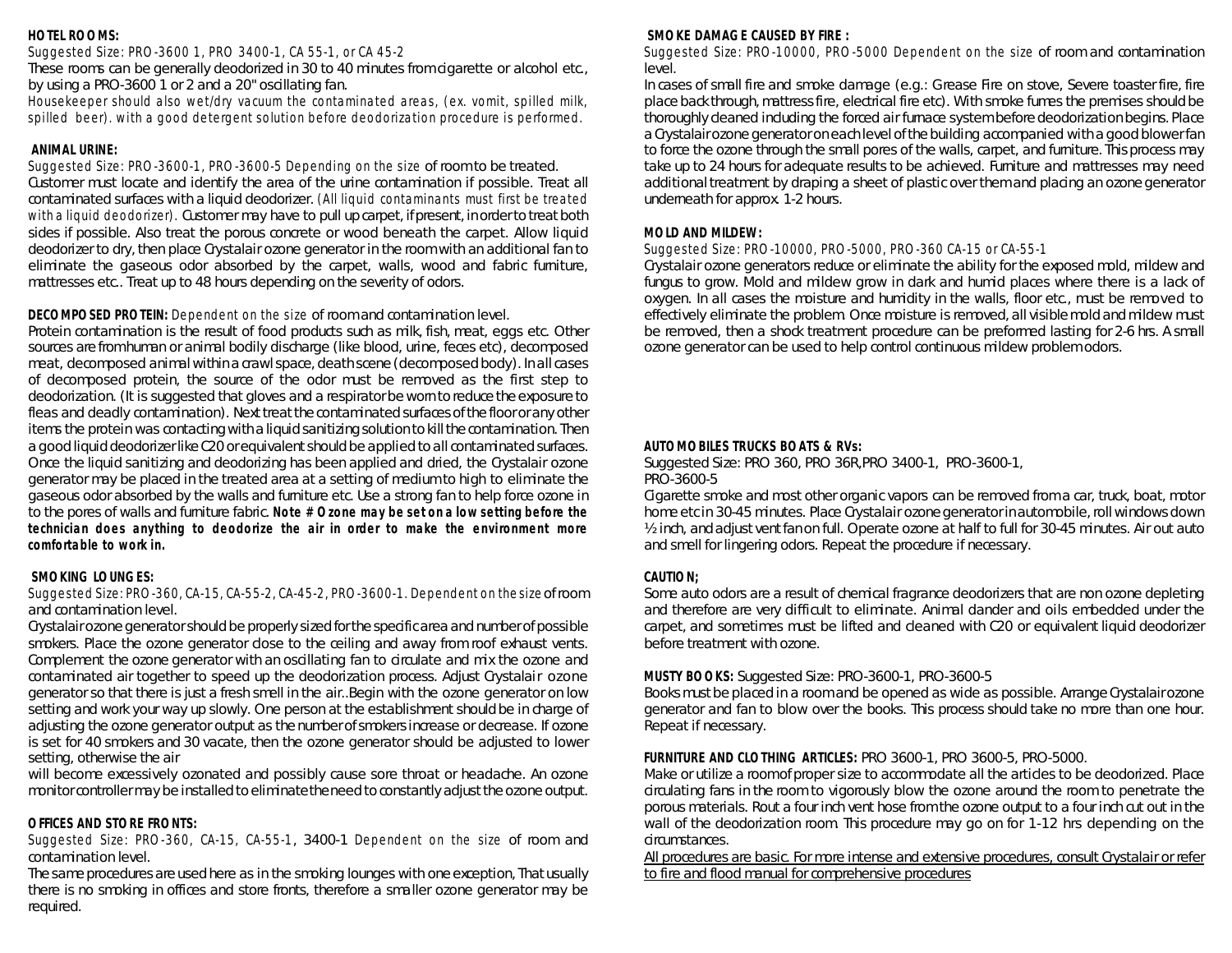#### **RULES OF THUMB:**

a.Odors created in a hot environment are embedded deeper in the pores of the materials such as curtains, furniture, wallboard etc. This is due to pores expanding when hot and closing when cold. A warm environment will always produce better results than a cold one when deodorizing a gaseous odor.

b.Humidity always produces or enhances an odor. Existing odors are amplified to the human nose and odor causing contaminants like bacteria and fungus flourish in warm and humid environment.

c.Overkill and persistence is the successful way to deodorizing.

d.An additional fan of high output is necessary to in all ozone treatments for optimum results. The fan will force the ozone into the small pores of the material to remove the odors absorbed.

e.In all decomposed protein, use a powerful satirizer or bactericide and a powerful liquid deodorizer like Epolean N-100, N-7C or equivalent.

f.Always use respirator and gloves when handling contaminated materials like rotten meats or dead animals.

g.Caution in areas of treatment using high levels of ozone. Treat all exposed natural rubber with a silicone spray or Vaseline in order to prevent cracking. This is not the case with fabric covered rubber cushions

h.Humid air supplied to the ozone generator will result in less ozone production. Dry air supplied to a generator will result in optimum ozone production.

\*Caution:\*

*. The water in moist or wet surfaces of fabrics combined with high ozone may create Hydrogen Peroxide and result in bleached material. Avoid high humidity situations combined with high ozone concentrations.*

#### **COMMON ODORS ELIMINATED WITH OZONE**

| •Aged Books<br>• Hospital odors<br>• Alcohol Beverages (Bars, Lounges etc.)<br>· All organic waste<br>•Pet Odors<br>• Auto Exhaust<br>$\bullet$ Bacteria<br>•Kitchen Smells<br>•Oils and Greases | •Carbon Monoxide<br>•Methyl Mercaptan (Pet Urine)<br>•Mildew<br>$\bullet$ Mold<br>•Cigarette Smoke<br>. Rotting and Decaying Substances<br>• Most Organic Chemicals<br>• Paint Fumes<br>•Diesel Fumes |
|--------------------------------------------------------------------------------------------------------------------------------------------------------------------------------------------------|-------------------------------------------------------------------------------------------------------------------------------------------------------------------------------------------------------|
| • Bathroom Odors                                                                                                                                                                                 | •Ripe or Rotten Foods                                                                                                                                                                                 |
| • Body Odors                                                                                                                                                                                     | • Sewer Odors                                                                                                                                                                                         |
| •Burned Hair                                                                                                                                                                                     | •Fish Odors                                                                                                                                                                                           |
| •Burned Food                                                                                                                                                                                     | $\bullet$ Smoke                                                                                                                                                                                       |
|                                                                                                                                                                                                  | • Stale or Stuffy Rooms or Buildings                                                                                                                                                                  |
| <b>OFFICE AND ENVIRONMENT</b> (Unoccupied Areas)                                                                                                                                                 |                                                                                                                                                                                                       |
| •Garbage rooms<br>•Cigarette Smoke<br>• Mold odors<br>• Pet odors<br>•Mildew odors<br>• Maintenance rooms                                                                                        | •Damp basements<br>• Storage rooms<br>·Smoking lounges<br>• Restrooms<br>•Meeting rooms                                                                                                               |
| <b>HOTELS &amp; MOTELS</b>                                                                                                                                                                       |                                                                                                                                                                                                       |
| • Garbage compactors<br>(Unoccupied areas)<br>•Garbage areas<br>•Linen rooms<br>•Change rooms (Pool)<br>$\bullet$ Kitchens                                                                       | • lounges<br>. Health clubs (Weight rooms, locker rooms, dirty linen<br>rooms)<br>. Restaurant or commercial industrial exhaust stack and<br>gas stream.                                              |
|                                                                                                                                                                                                  |                                                                                                                                                                                                       |

*SHOPPING MALLS* • Food court garbage areas

CGarbage compactors

#### *AUTOMOBILES & Rvs*

• Cigarette Smoke  $\textcolor{blue}{\bullet}$  Pet odors • Mildew odors

*PROPERTY MANAGEMENT*

2.Rental houses (Unoccupied) 3.Apartments (Unoccupied) • Deodorizing between rentals for (tobacco, ethnic food cooking odors, pet odors) CGarbage rooms • Common recreation rooms